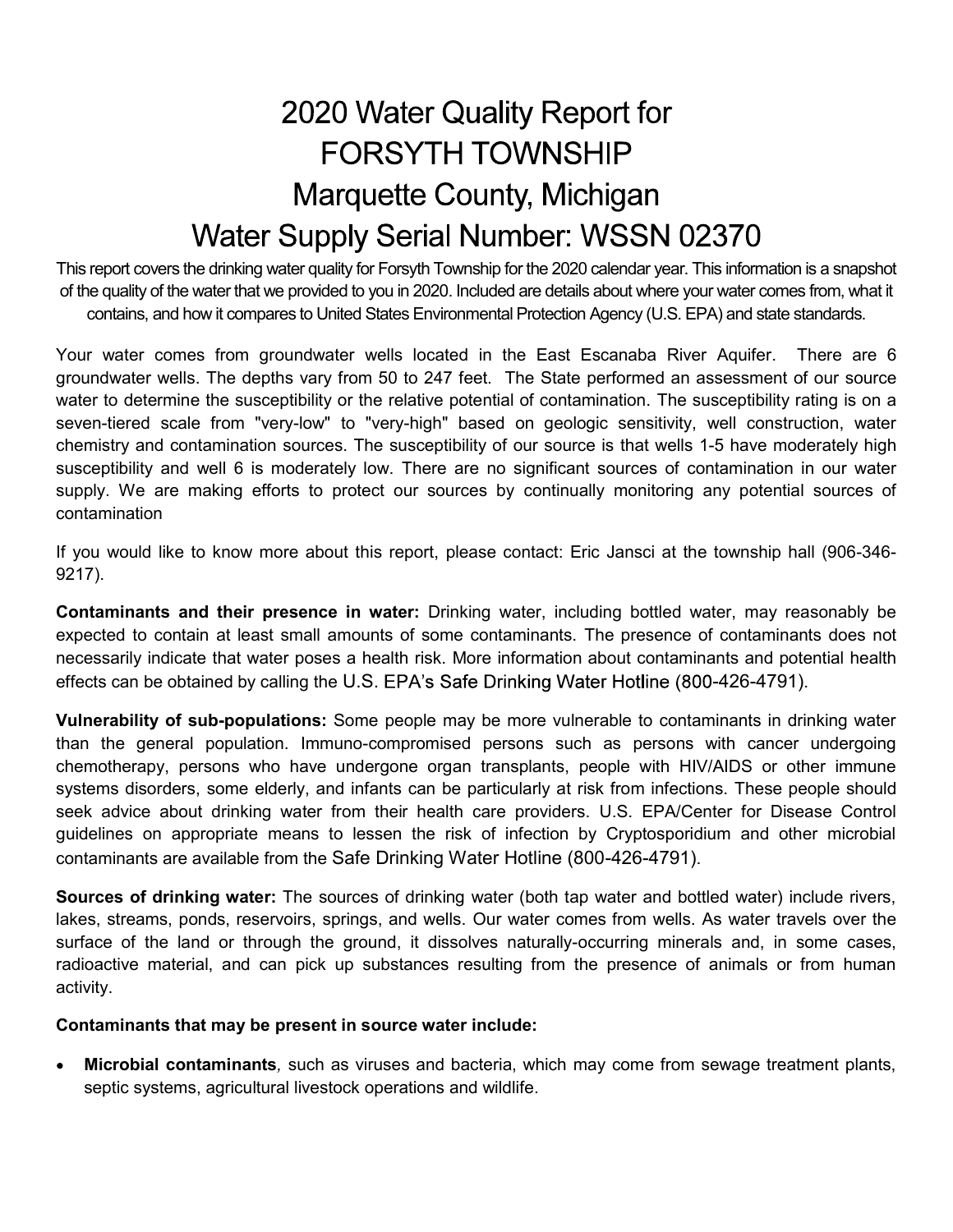- Inorganic contaminants, such as salts and metals, which can be naturally-occurring or result from urban stormwater runoff, industrial or domestic wastewater discharges, oil and gas production, mining or farming.
- Pesticides and herbicides, which may come from a variety of sources such as agriculture and residential uses.
- Radioactive contaminants, which can be naturally occurring or be the result of oil and gas production and mining activities.
- Organic chemical contaminants, including synthetic and volatile organic chemicals, which are byproducts of industrial processes and petroleum production, and can also come from gas stations, urban stormwater runoff, and septic systems.

In order to ensure that tap water is safe to drink, the drink of ensure the same production, mining or ferming.<br>
In order to ensure that the total of drink may come from a variety of sources such as agriculture and residen certain contaminants in water provided by public water systems. Federal Food and Drug Administration regulations establish limits for contaminants in bottled water which provide the same protection for public health.

# Water Quality Data

• Inorganic contaminants, such as salts and metals, which can be naturally-occurring or result from urban stormwater runoff, industrial or domestic wastewater discharges, oil and gas production, mining or farming.<br>
• Pest presence of these contaminants in the water does not necessarily indicate that the water poses a health risk. Unless otherwise noted, the data presented in this table is from testing done January 1 through December 31, 2020. The State allows us to monitor for certain contaminants less than once per year because Uses.<br>
• Radioactive contaminants, which can be naturally occurring or be the result of oil and gas production and<br>
• Organic chemical contaminants, including synthetic and volatile organic chemicals, which are by-<br>
• Orga representative of the water quality, but some are more than one year old.

## Terms and abbreviations used below:

- Maximum Contaminant Level Goal (MCLG): The level of a contaminant in drinking water below which there is no known or expected risk to health. MCLGs allow for a margin of safety.
- Maximum Contaminant Level (MCL): The highest level of a contaminant that is allowed in drinking water. MCLs are set as close to the MCLGs as feasible using the best available treatment technology.
- Maximum Residual Disinfectant Level (MRDL): The highest level of a disinfectant allowed in drinking water.  $\bullet$ There is convincing evidence that addition of a disinfectant is necessary for control of microbial contaminants.
- Maximum Residual Disinfectant Level Goal (MRDLG): The level of a drinking water disinfectant below which there is no known or expected risk to health. MRDLGs do not reflect the benefits of the use of disinfectants to control microbial contaminants.
- Treatment Technique (TT): A required process intended to reduce the level of a contaminant in drinking  $\bullet$ water.
- N/A: Not applicable
- ND: not detectable at testing limit  $\bullet$
- ppm: parts per million or milligrams per liter
- ppb: parts per billion or micrograms per liter  $\bullet$
- ppt: parts per trillion or nanograms per liter
- pCi/l: picocuries per liter (a measure of radioactivity)  $\bullet$
- Action Level (AL): The concentration of a contaminant which, if exceeded, triggers treatment or other  $\bullet$ requirements that a water system must follow.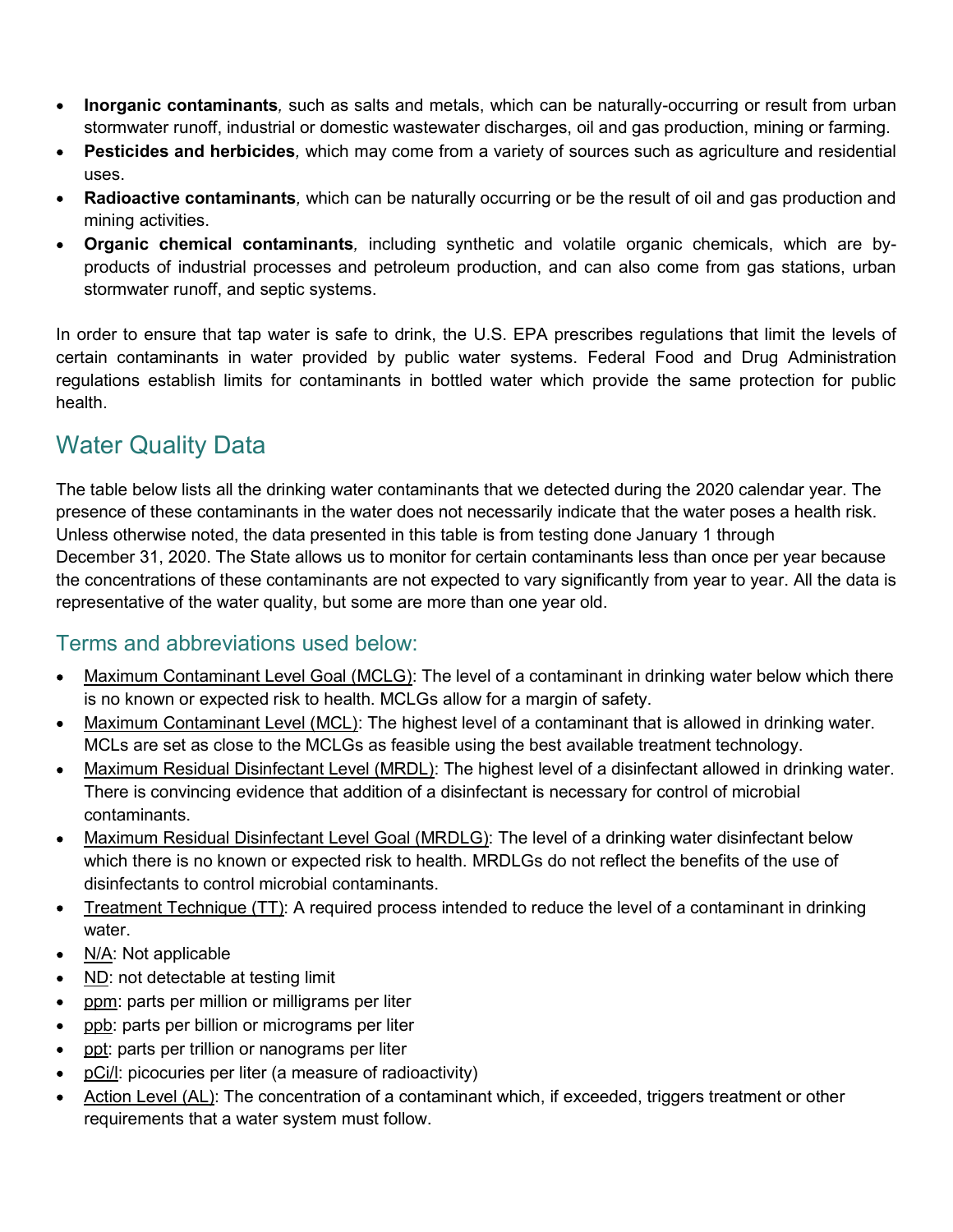## 1Monitoring Data for Regulated Contaminants

| Regulated<br>Contaminant                                                     | MCL,<br>TT, or<br><b>MRDL</b> | <b>MCLG</b><br>or<br><b>MRDLG</b> | Level<br>Detected     | Range          | Year<br>Sampled | Violation<br>Yes/No | <b>Typical Source of</b><br>Contaminant                                                                                               |  |
|------------------------------------------------------------------------------|-------------------------------|-----------------------------------|-----------------------|----------------|-----------------|---------------------|---------------------------------------------------------------------------------------------------------------------------------------|--|
| Arsenic (ppb)                                                                | 10                            | 10                                | $ND(\#2)$             |                | 2020            | No                  | Erosion of natural deposits;<br>Runoff from orchards; Runoff<br>from glass and electronics<br>production wastes                       |  |
| Barium (ppm)                                                                 | $\overline{2}$                | 2                                 | 0.014(#2)             |                | 2020            | No                  | Discharge of drilling wastes;<br>Discharge of metal refineries;<br>Erosion of natural deposits                                        |  |
| Nickel (ppb)                                                                 |                               |                                   | 2.3(#2)               |                | 2020            | <b>No</b>           |                                                                                                                                       |  |
| Nitrate (ppm)                                                                | 10                            | 10                                | 0.17                  |                | 2020            | No                  | Runoff from fertilizer use;<br>Leaching from septic tanks,<br>sewage; Erosion of natural<br>deposits                                  |  |
| Fluoride (ppm)                                                               | $\overline{4}$                | 4                                 | <b>ND</b>             |                | 2020            | No                  | Erosion of natural deposits;<br>Water additive which promotes<br>strong teeth; Discharge from<br>fertilizer and aluminum<br>factories |  |
| Sodium <sup>1</sup> (ppm)                                                    | N/A                           | N/A                               | 6.3                   | $2.3 -$<br>6.3 | 2020            | No                  | Erosion of natural deposits                                                                                                           |  |
| <b>TTHM Total</b><br>Trihalomethane<br>s (ppb)                               | 100/80                        | N/A                               | 6.7                   | $2.7 -$<br>6.7 | 2020            | No                  | Byproduct of drinking water<br>disinfection                                                                                           |  |
| HAA5<br>Haloacetic<br>Acids (ppb)                                            | 60                            | N/A                               | 2.9                   | $2.0 -$<br>2.9 | 2020            | No                  | Byproduct of drinking water<br>disinfection                                                                                           |  |
| Mercury (ppm)                                                                | 0.002                         | 0.002                             | <b>ND</b>             |                | 2020            | No                  | Erosion of natural deposits                                                                                                           |  |
| PFAS (ng/L)                                                                  |                               |                                   | See<br>Table<br>below |                |                 |                     | See Table below                                                                                                                       |  |
| <b>Total Coliform</b><br>(total number or<br>% of positive<br>samples/month) | <b>TT</b>                     | N/A                               | N/A                   | N/A            | 0               | No                  | Naturally present in the<br>environment                                                                                               |  |

 $<sup>1</sup>$  Sodium is not a regulated contaminant.</sup>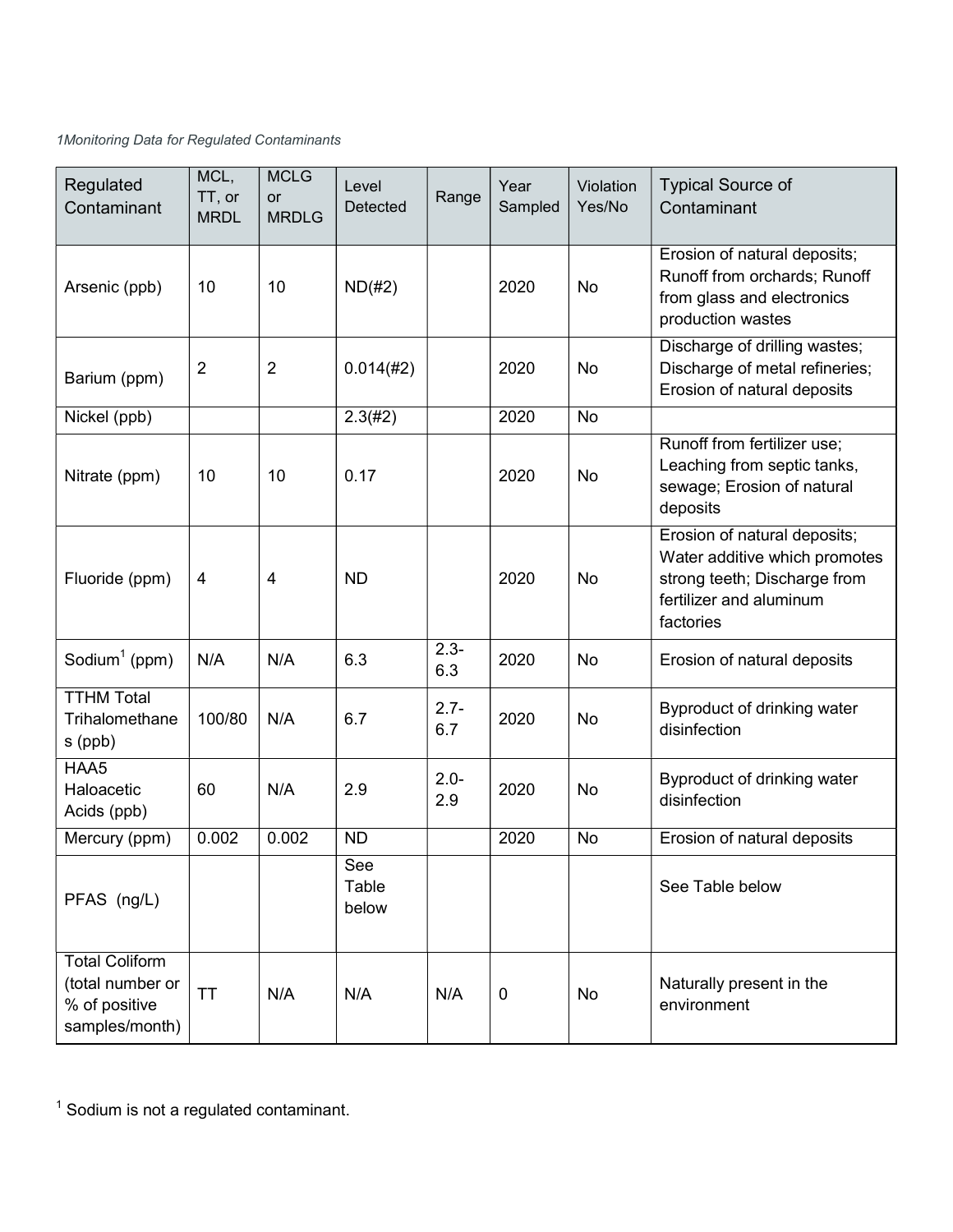| E. coli in the<br>distribution<br>system<br>(positive<br>samples)     | See E.<br>coli<br>note <sup>2</sup> | $\mathbf 0$ | 0 | N/A | $\mathbf 0$ | <b>No</b> | Human and animal fecal waste |  |
|-----------------------------------------------------------------------|-------------------------------------|-------------|---|-----|-------------|-----------|------------------------------|--|
| Fecal Indicator<br>$- E.$ coli at the<br>source (positive<br>samples) | <b>TT</b>                           | N/A         | 0 | N/A | $\mathbf 0$ | <b>No</b> | Human and animal fecal waste |  |

| Per- and polyfluoroalkyl substances (PFAS)                 |                               |                                          |                                           |       |                 |                     |                                                                                              |
|------------------------------------------------------------|-------------------------------|------------------------------------------|-------------------------------------------|-------|-----------------|---------------------|----------------------------------------------------------------------------------------------|
| Regulated<br>Contaminant                                   | MCL,<br>TT, or<br><b>MRDL</b> | <b>MCLG</b><br><b>or</b><br><b>MRDLG</b> | Level<br>Detected                         | Range | Year<br>Sampled | Violation<br>Yes/No | <b>Typical Source of</b><br>Contaminant                                                      |
| Hexafluoropropylene<br>oxide dimer acid<br>(HFPO-DA) (ppt) | 370                           | N/A                                      | <b>ND</b>                                 |       | 2020            | <b>No</b>           | Discharge and waste<br>from industrial facilities<br>utilizing the Gen X<br>chemical process |
| Perfluorobutane<br>sulfonic acid (PFBS)<br>(ppt)           | 420                           | N/A                                      | #2, 0.54,<br>#1, #3,<br>#6 ND             |       | 2020            | <b>No</b>           | Discharge and waste<br>from industrial<br>facilities; stain-resistant<br>treatments          |
| Perfluorohexane<br>sulfonic acid (PFHxS)<br>(ppt)          | 51                            | N/A                                      | $#1 -$<br>$.91, #2-$<br>1.2, #3,<br>#6 ND |       | 2020            | <b>No</b>           | Firefighting foam;<br>discharge and waste<br>from industrial facilities                      |
| Perfluorohexanoic<br>acid (PFHxA) (ppt)                    | 400,000                       | N/A                                      | <b>ND</b>                                 |       | 2020            | No                  | Firefighting foam;<br>discharge and waste<br>from industrial facilities                      |
| Perfluorononanoic<br>acid (PFNA) (ppt)                     | 6                             | N/A                                      | <b>ND</b>                                 |       | 2020            | <b>No</b>           | Discharge and waste<br>from industrial<br>facilities; breakdown of<br>precursor compounds    |

 $2^2$  E. coli MCL violation occurs if: (1) routine and repeat samples are total coliform-positive and either is E. colipositive, or (2) the supply fails to take all required repeat samples following E. coli-positive routine sample, or (3) the supply fails to analyze total coliform-positive repeat sample for E. coli.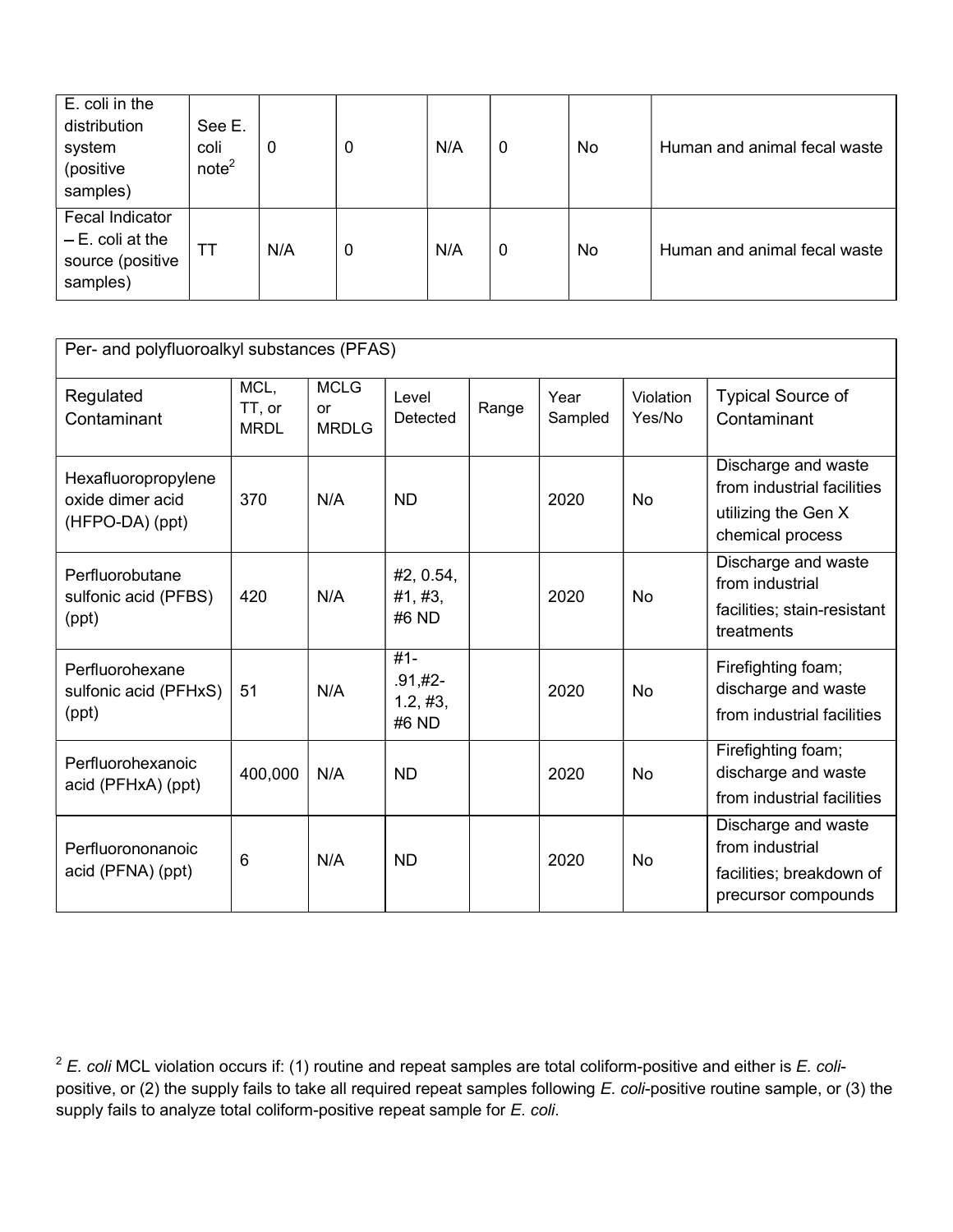| $\overline{2.9}$<br>By-product of drinking<br>$2.9 - 2.0$<br>2020<br>Haloacetic acid (ppb)<br>60<br>n/a<br>Beaucha<br><b>No</b><br>water disinfection<br>mps<br>6.7<br><b>Trihalomethanes</b><br>By-product of drinking<br>N/A<br>100/80<br>Princeto<br>$2.7 - 6.7$<br>2020<br><b>No</b><br>water disinfection<br>(ppb)<br>n Tank<br>Discharge and waste<br>#1-0.78,<br>from industrial<br>Perfluorooctanoic<br>8<br>N/A<br>#2, #3,<br>2020<br>No<br>acid (PFOA) (ppt)<br>facilities; stain-resistant<br>#6 ND<br>treatments<br>The established sample schedule for Disinfection Byproducts was between August 1, 2020 and August 31,<br>2020. Samples were not collected until September 4, 2020 and a violation notice was issued. The samples<br>were collected prior to receipt of the violation notice and the results are reported in the table above.<br>Number<br>Inorganic<br>of<br>Range<br>Contaminant<br><b>Typical Source of</b><br>Your<br>Action<br>Year<br><b>MCLG</b><br>of<br>Samples<br>Water <sup>3</sup><br>Contaminant<br>Subject to Action<br>Sampled<br>Level<br><b>Results</b><br>Above<br>Levels (AL)<br><b>AL</b><br>Lead service lines,<br>corrosion of household<br>$0.17 -$<br>plumbing including<br>15<br>$\mathbf 0$<br>1.0<br>2020<br>$\pmb{0}$<br>Lead (ppb)<br>fittings and fixtures;<br>2.30<br>Erosion of natural<br>deposits<br>Corrosion of household<br>$0.025 -$<br>plumbing systems;<br>1.3<br>1.3<br>0.2<br>2020<br>$\pmb{0}$<br>Copper (ppm)<br>Erosion of natural<br>0.630<br>deposits | Perfluorooctane<br>sulfonic acid (PFOS)<br>(ppt) | 16 | N/A | $#1 - 1.7,$<br>#2, #3,<br>#6 ND | 2020 | <b>No</b> | Firefighting foam;<br>discharge from<br>electroplating facilities;<br>discharge and waste<br>from industrial facilities |
|-------------------------------------------------------------------------------------------------------------------------------------------------------------------------------------------------------------------------------------------------------------------------------------------------------------------------------------------------------------------------------------------------------------------------------------------------------------------------------------------------------------------------------------------------------------------------------------------------------------------------------------------------------------------------------------------------------------------------------------------------------------------------------------------------------------------------------------------------------------------------------------------------------------------------------------------------------------------------------------------------------------------------------------------------------------------------------------------------------------------------------------------------------------------------------------------------------------------------------------------------------------------------------------------------------------------------------------------------------------------------------------------------------------------------------------------------------------------------------------------------------------------------------------|--------------------------------------------------|----|-----|---------------------------------|------|-----------|-------------------------------------------------------------------------------------------------------------------------|
|                                                                                                                                                                                                                                                                                                                                                                                                                                                                                                                                                                                                                                                                                                                                                                                                                                                                                                                                                                                                                                                                                                                                                                                                                                                                                                                                                                                                                                                                                                                                     |                                                  |    |     |                                 |      |           |                                                                                                                         |
|                                                                                                                                                                                                                                                                                                                                                                                                                                                                                                                                                                                                                                                                                                                                                                                                                                                                                                                                                                                                                                                                                                                                                                                                                                                                                                                                                                                                                                                                                                                                     |                                                  |    |     |                                 |      |           |                                                                                                                         |
|                                                                                                                                                                                                                                                                                                                                                                                                                                                                                                                                                                                                                                                                                                                                                                                                                                                                                                                                                                                                                                                                                                                                                                                                                                                                                                                                                                                                                                                                                                                                     |                                                  |    |     |                                 |      |           |                                                                                                                         |
|                                                                                                                                                                                                                                                                                                                                                                                                                                                                                                                                                                                                                                                                                                                                                                                                                                                                                                                                                                                                                                                                                                                                                                                                                                                                                                                                                                                                                                                                                                                                     |                                                  |    |     |                                 |      |           |                                                                                                                         |
|                                                                                                                                                                                                                                                                                                                                                                                                                                                                                                                                                                                                                                                                                                                                                                                                                                                                                                                                                                                                                                                                                                                                                                                                                                                                                                                                                                                                                                                                                                                                     |                                                  |    |     |                                 |      |           |                                                                                                                         |
|                                                                                                                                                                                                                                                                                                                                                                                                                                                                                                                                                                                                                                                                                                                                                                                                                                                                                                                                                                                                                                                                                                                                                                                                                                                                                                                                                                                                                                                                                                                                     |                                                  |    |     |                                 |      |           |                                                                                                                         |
|                                                                                                                                                                                                                                                                                                                                                                                                                                                                                                                                                                                                                                                                                                                                                                                                                                                                                                                                                                                                                                                                                                                                                                                                                                                                                                                                                                                                                                                                                                                                     |                                                  |    |     |                                 |      |           |                                                                                                                         |

Ten sites are monitored annually for lead and copper levels. All sites were significantly below the action level.

 $1$  Ninety (90) percent of the samples collected were at or below the level reported for our water.

Information about lead: If present, elevated levels of lead can cause serious health problems, especially for pregnant women and young children. Lead in drinking water is primarily from materials and components associated with service lines and home plumbing. Forsyth Township is responsible for providing high quality